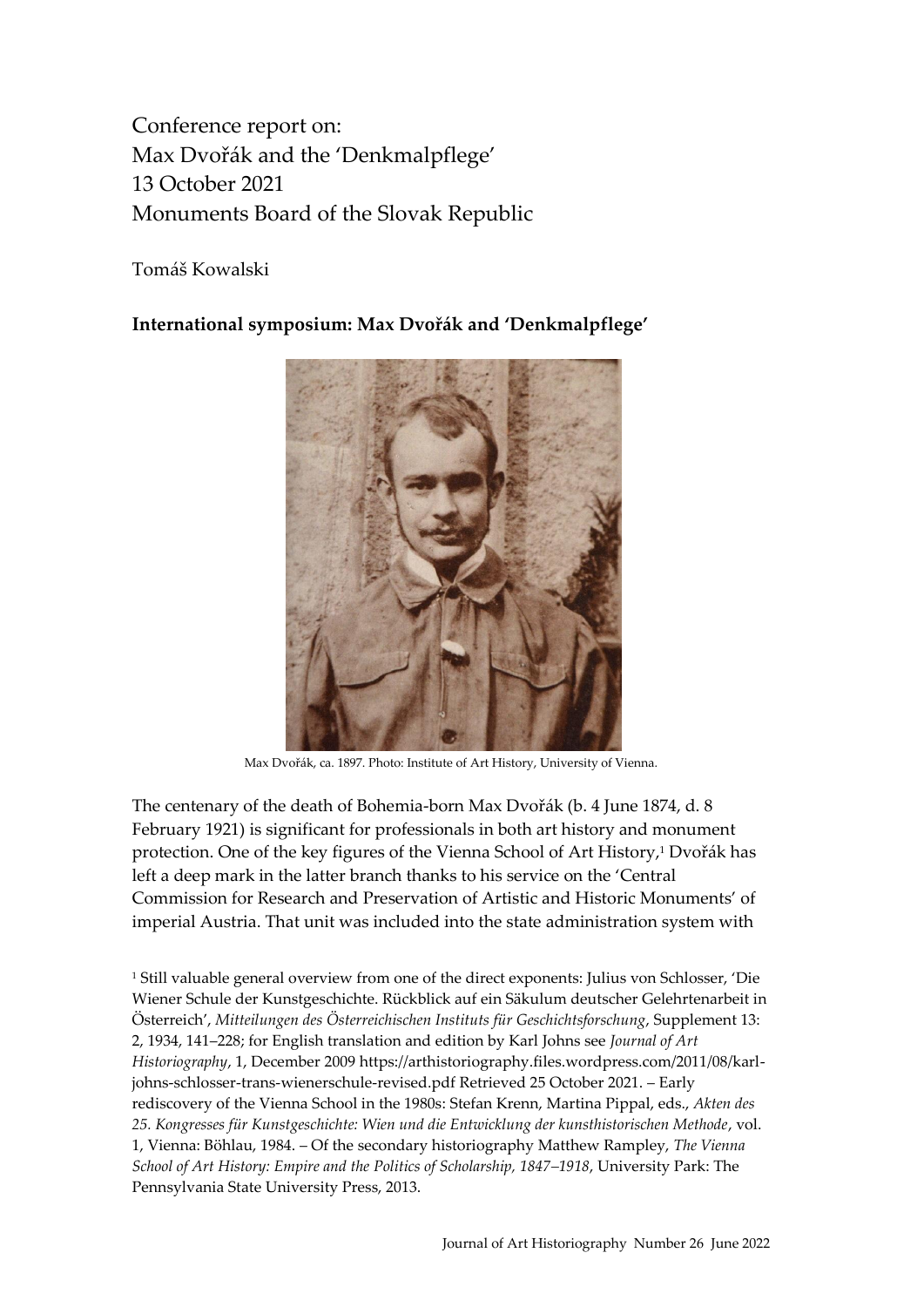the permission of Emperor Francis Joseph I on 31 December 1850, but it started its activity only in 1853. After the Austro-Hungarian Compromise its area of operations was restricted exclusively to the Cisleithanian, the western (plus northern and southern), part of the monarchy (1867–1918). The Statute of 18 July 1873 entered the internal subdivision of the Central Commission: Section 1 – Archaeology of Prehistory and Classical antiquity; Section 2 – Medieval and Early modern Artistic Monuments till end of the 18th century; Section 3 – Archival Heritage.<sup>2</sup>

Max Dvořák's occupation as the *Denkmalpfleger*<sup>3</sup> began close to Alois Riegl (1858–1905), who in the last years of his life set out the groundbreaking ideas which changed the paradigm of protection. The earlier practice of '(stylistic) *restoration*', dominant for the branch in the decades under Baron Joseph Alexander Helfert (1820–1910, Commission president from  $1863$ ),<sup>4</sup> was replaced by the idea of *'conservation'*, i.e. preservation of a monument without completing or cleaning to the presumed original state. *Moderne Denkmalkultus* by Riegl (1903) contrasted the 'commemorative value', 'historical value' and 'age value' of a monument, as opposed to its 'relative art value', 'use value' and 'newness value'. It became the theoretical basis for the new trend and the necessary change in the practice of monument protection, as well as for drafts of the Austrian law on the protection of monuments,<sup>5</sup> which were circulated at the time, although the law itself was only adopted by the National Assembly of the Republic about twenty years later.<sup>6</sup>

At the time of Riegl's fatal illness and after his premature death, Max Dvořák took over his posts: in sequence, he became a member of the Central Commission (appointed 22 February 1905), then editor of the publications from the 2nd Section (1 December 1905) and finally the General Conservator of medieval and early modern artistic monuments in the provinces of Austria (21 December 1905). Dvořák's Czech origin was significant especially for his latter post: in a multinational state with a significant share of the Slavic-languages people, he was able to speak more directly with local parties. On the other hand, he always accepted the functions as 'temporary', and several times intended to resign from them.

<sup>5</sup> Michael S. Falser, 'Zum 100. Todesjahr von Alois Riegl. Der "Alterswert" als Beitrag zur Konstruktion staatsnationaler Identität in der Habsburg-Monarchie um 1900 und seine Relevanz heute', *Österreichische Zeitschrift für Kunst und Denkmalpflege* [hereinafter ÖZKD], [59: 3-4, 2005, esp. 298](https://www.academia.edu/11366295/Zum_100_Todesjahr_von_Alois_Riegl_Der_Alterswert_als_Beitrag_zur_Konstruktion_staatsnationaler_Identit%C3%A4t_in_der_Habsburg_Monarchie_um_1900_und_seine_Relevanz_heute_In_%C3%96sterreichische_Zeitschrift_f%C3%BCr_Kunst_und_Denkmalpflege_LIX_3_4_2005_vol_3_4_298_311)–307; Michele Lamprakos, 'Riegl's "Modern Cult of Monuments" and the Problem of Value', *Change Over Time*, 4.2, 2014, 418–435.

<sup>6</sup> Eva Frodl-Kraft, *Gefährdetes Erbe. Österreichs Denkmalschutz und Denkmalpflege 1918–1945 im Prisma der Zeitgeschichte*, Vienna-Cologne-Weimar: Böhlau, 1997, 50–64.

<sup>2</sup> The first five decades of the official monument protection in Austria (1850/53–1903) discussed Josef Alexander Freiherr von Helfert, ed., *K. k. Zentral-Kommission für Kunst- und historische Denkmale: Festschrift anlässlich ihres fünfzigjährigen Wirkens*, Vienna: Braumüller, 1903; breakthrough historiography by Walter Frodl, *Idee und Verwirklichung: Das Werden der staatlichen Denkmalpflege in Österreich*, Vienna-Cologne-Weimar: Böhlau, 1988.

<sup>3</sup> Comprehensive reader of his papers: Max Dvořák, *Schriften zur Denkmalpflege*, ed. Sandro Scarrocchia, Vienna-Cologne-Weimar: Böhlau, 2012.

<sup>4</sup> Recently studied in general by Theodor Brückler, *Zur Geschichte der österreichischen Denkmalpflege: Die Ära Helfert*, vol. 1: 1863–1891, Vienna-Cologne-Weimar: Böhlau, 2020; Martha Fingernagel-Grüll, *Zur Geschichte der österreichischen Denkmalpflege: Die Ära Helfert*, vol. 2: 1891–1910, Vienna-Cologne-Weimar: Böhlau, 2020.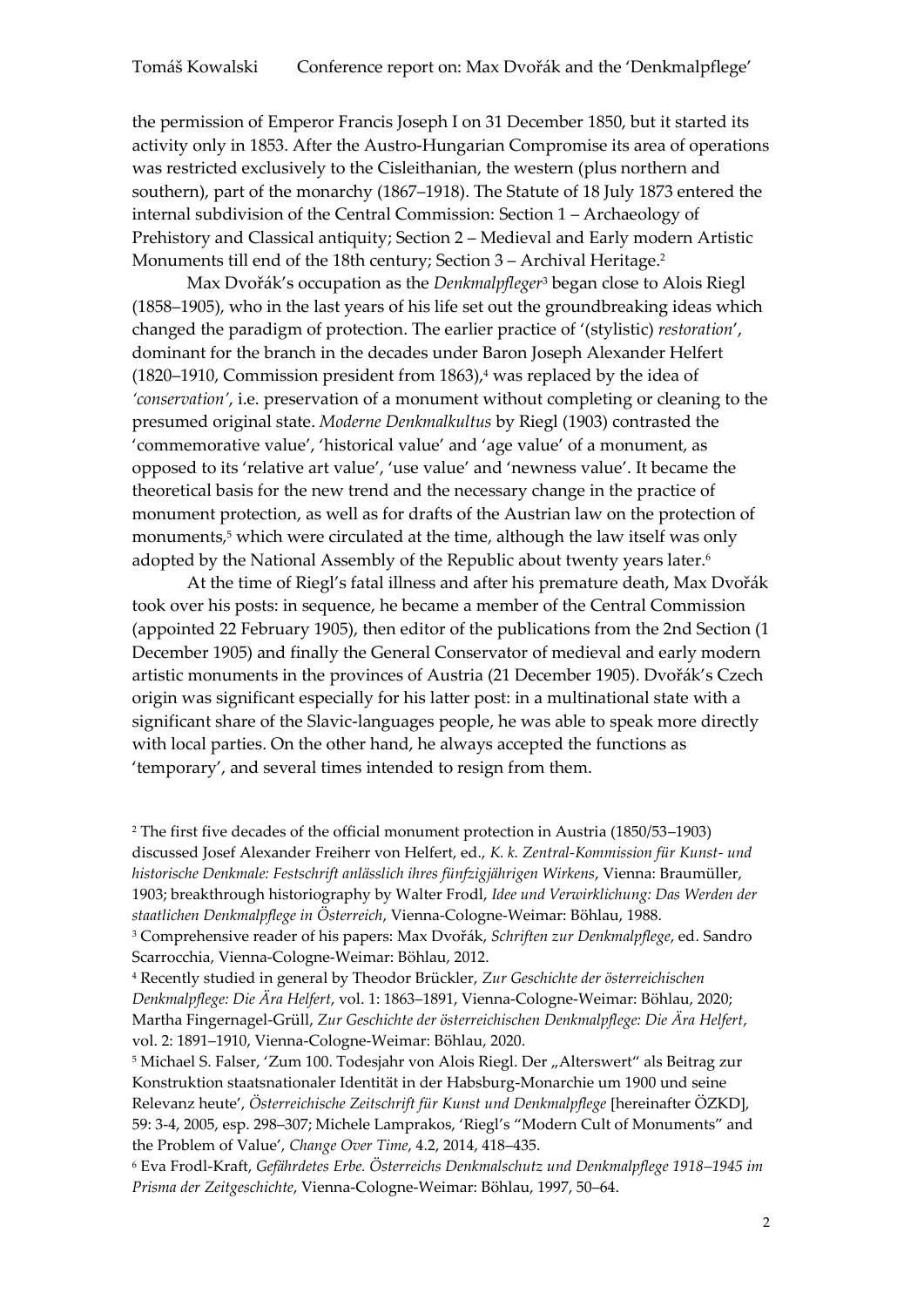The heir presumptive to the throne, Archduke Franz Ferdinand of Habsburg-Este (1863–1914), who had just been elected as the honorary member of the Central Commission from 14 June 1905, paid attention to the movement in monument protection, one of his favoured fields alongside military issues, politics, and art collecting. With the designation of Franz Ferdinand as the Protector of the Central Commission, from 22 January 1910, the *Militärkanzlei* at the Belvedere Palace became the highest authority for matters of monument protection. <sup>7</sup> The Protector's influence initiated transformations in the agency – from a semi-voluntary structure into a system of state officials experienced in art history. These basic features remained relevant until recent days for the successor states after the empire's fall in October 1918. Furthermore, Dvořák's most popular book, *Katechismus der Denkmalpflege* (1916),<sup>8</sup> was encouraged and consulted by the Archduke during the writing process in 1913. He reserved himself the right of imprimatur and demanded that the book be distributed among the administrative and church authorities, to the schools and other public offices. Its principle should be *Piety towards the monument* – a kind of modern religion similar to Riegl's *Denkmalkultus* –, whose lack causes the loss of monuments.

In the past decades, the tradition of commemorating Max Dvořák has developed in connection with anniversaries of his death: firstly at Vienna in 1951, 9 then twice in Prague 1961 and 1971, <sup>10</sup> and a decade ago, in 2011 by the Institute of Art History, Bratislava. <sup>11</sup> On 15–16 April of the current centenary year, an online conference took place under the auspices of the Institute of Art History of the Czech Academy of Sciences. <sup>12</sup> Six months later, on 13 October 2021, the Monuments Boards of the Slovak Republic held the international online symposium *Max Dvořák and the 'Denkmalpflege'*. The invitation from Bratislava was accepted by renowned experts in the history of monument protection. Their active involvement enabled the symposium program to cover most of the important aspects and areas of Dvořák's work.

<sup>&</sup>lt;sup>7</sup> Theodor Brückler, *Thronfolger Franz Ferdinand als Denkmalpfleger*. Die "Kunstakten" der *Militärkanzlei im Österreichischen Staatsarchiv (Kriegsarchiv)*, Vienna-Cologne-Weimar: Böhlau, 2009; Alma Hannig, *Franz Ferdinand. Die Biografie*, 2nd ed., Vienna: Amalthea, 2014, 85–98, 242–43.

<sup>8</sup> Cf. Jonathan Blower, 'Max Dvořák, Franz Ferdinand and the Katechismus der Denkmapflege', *Umění/Art*, 58: 5-6, 2010, 433–444; Géza Hajós, 'Max Dvořák und die Heimatschutzbewegung', *Ars*, 44: 1, 2011 (n. 11), esp. 77–82.

<sup>9</sup> Karl M. Swoboda, 'Vortrag zum 30. Todestag von Max Dvořák (Gehalten an der Universität Wien)', *ÖZKD*, 28: 3, 1974, 74–81 (volume to centenary of Max Dvořák's birth). <sup>10</sup> Cf. *Umění/Art*, 9: 6, 1961, 525–640; *Umění/Art*, 19: 6, 1971, 612–17.

<sup>11</sup> Cf. *Ars*, 44: 1, 2011 (ed. Ján Bakoš) [dejum.sav.sk/docs/mag/ARS\\_2011\\_1.pdf.](http://dejum.sav.sk/docs/mag/ARS_2011_1.pdf) Retrieved 25 October 2021.

<sup>&</sup>lt;sup>12</sup> Tereza Hrdličková and Tomáš Murár, 'The Influence of the Vienna School of Art History II: The 100th Anniversary of Max Dvořák's Death', *Journal of Art Historiography*, 25,

December 2021. [https://arthistoriography.files.wordpress.com/2021/06/hrdlickova\\_murar](https://arthistoriography.files.wordpress.com/2021/06/hrdlickova_murar-report-1.pdf)[report-1.pdf.](https://arthistoriography.files.wordpress.com/2021/06/hrdlickova_murar-report-1.pdf) Retrieved 25 October 2021.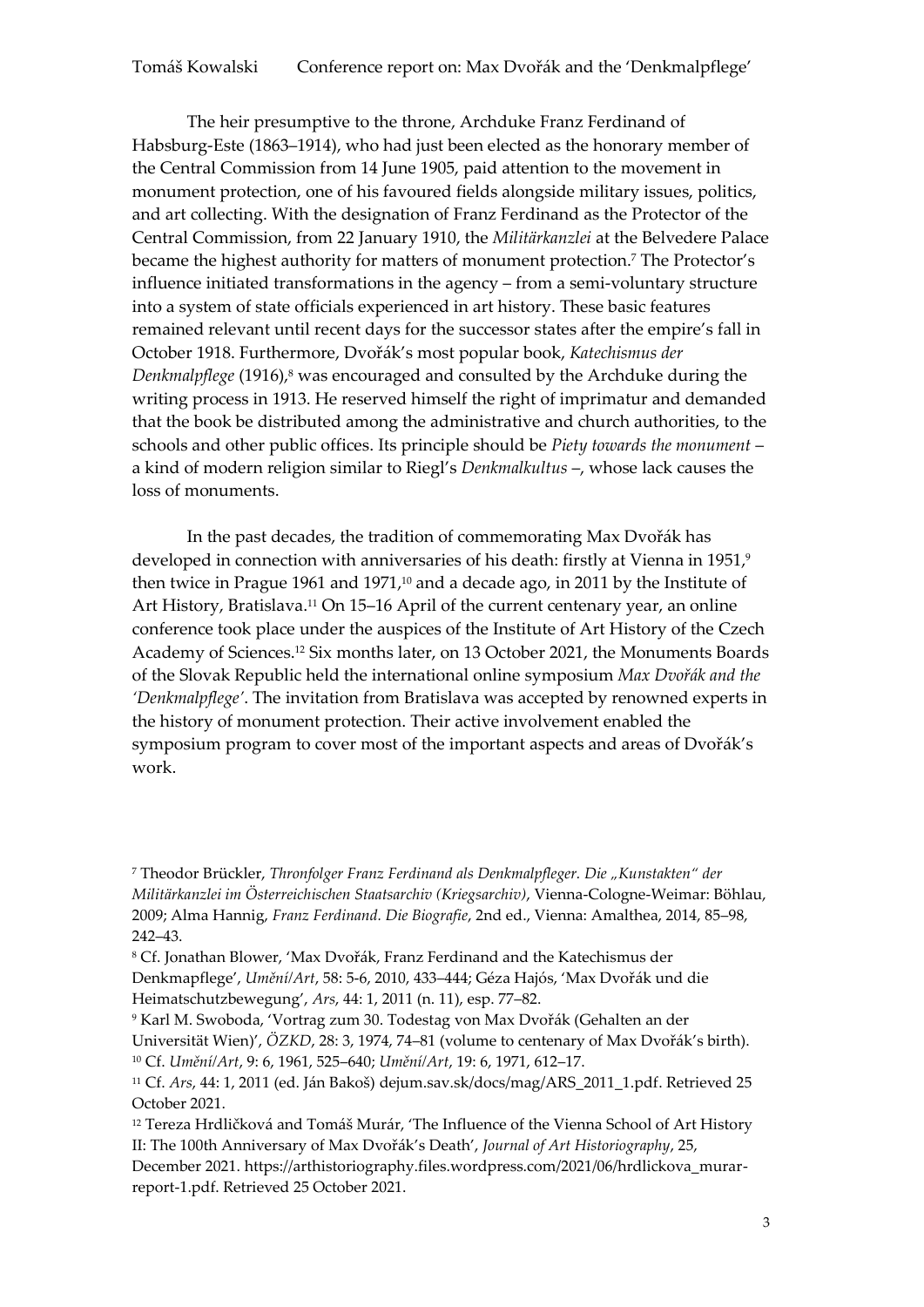The symposium was opened by the invitation address from the temporarily appointed General Director of the Monuments Boards of the Slovak Republic, **Dr. Radoslav Ragač.** He welcomed the event with a focus on the monument protection in the final decades of the Austro-Hungarian Empire ruled by the Habsburg-Lorraine monarchs.

**Tomáš Kowalski** (Bratislava) started the program with a survey of the milestones of life and work of Max Dvořák. His professional biography sourced from the beginnings as a student of history in Prague (1892) to his turn to art history at the *Institut für österreichische Geschichtsforschung* in Vienna under his mentor, Franz Wickhoff (1853–1909). The Viennese student, assistant, associate (*venia docendi*: 1902) and finally full professor at the university (1909) took his research travels to Paris (1898), southern France (1899), Rome – Siena – Florence (1900), Brussels – Antwerp – Ghent (1902), and regularly visited to northern Italy and Venice, fascinating hometown of Tintoretto.<sup>13</sup> From this period must be mentioned Dvořák's chief publications in art history: <sup>14</sup> *'Die Illuminatoren des Johann von Neumarkt'* (1901), *'Das Rätsel der Kunst der Brüder Van Eyck'* of 1904, <sup>15</sup> as well as his editorship of the *Kunstgeschichtliche Anzeigen*, review supplement to the *Mittheilungen der IfÖG* (1904–13). His opinion to the *Orient oder Rom*, in which Josef Strzygowski (1862–1941) insisted upon the Near East roots of late-antique and Christian art, in contrast to the predominant Rome-centred ideas of the Vienna School, became part of long-lasting polemics with political overtones. 16

Moreover, Max Dvořák combined his university assistantship with increasing field work for the Central Commission, reporting particularly on medieval murals in the provinces of Bohemia (e.g. Doudleby/Teindles, 1903; Karlstein Castle, 1904) and Lower Austria (Rappottenstein, 1905). After the death of Riegl, his daily service as the General Conservator, responsible for dozens of cases, very quickly replaced previous occasional delegations. In addition to neighbouring inland provinces, his itinerary now included more distant crown lands such as the Austrian Littoral – *Österreichisches Küstenland* and Dalmatia in the south, or Galicia and Bukovina in the northeast. From 1906 Dvořák coordinated the standard series of the *Österreichische Kunsttopographie (ÖKT)*, <sup>17</sup> which was to cover the provinces represented in the Imperial Council of Austria, beginning with the volume on the district of Krems and a separate sub-volume: *Die Sammlungen des Schlosses Grafenegg* (1907). Someone can ask, why just Krems? At least a short stay will quickly convince us of the incredible preservation of the whole extent of the medieval city with notable elements of later styles. Vienna, on the other hand, was at the time changed

<sup>16</sup> Ivan Foletti and Francesco Lovino, eds., *Orient oder Rom? History and Reception of a Historiographical Myth (1901–1970)*, Rome: Viella, 2018.

<sup>13</sup> Wojciech Bałus, 'Max Dvořák betrachtet Tintoretto oder über den Manierismus', *Ars*, 44: 1, 2011 (n. 11), 26–44.

<sup>14</sup> Hans H. Aurenhammer, 'Max Dvořák (1874–1921)', in: Ulrich Pfisterer, ed., *Klassiker der Kunstgeschichte*, vol. 1, Munich: Beck, 2007, 214–226.

<sup>15</sup> Artur Rosenauer, 'Das Rätsel der Kunst der Brüder Van Eyck – Max Dvořák und seine Stellung zu Wickhoff und Riegl', in: *Akten* (n. 1), 45–52.

<sup>17</sup> Paul Mahringer, 'Geschichte und Zukunft der Inventarisation in Österreich', *ÖZKD*, 64: 3- 4, 2010, esp. 234–36.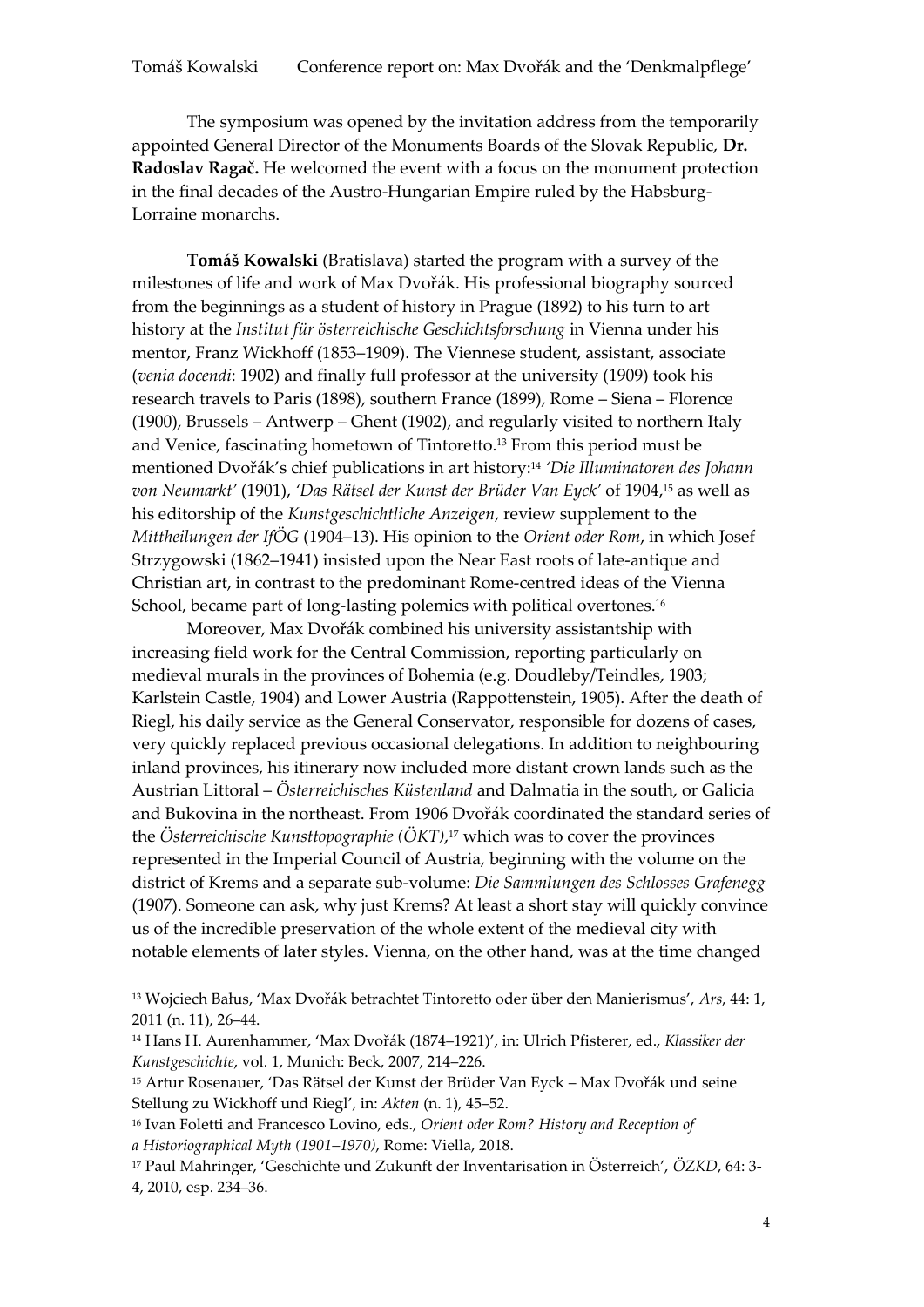by the boom of the real estate business to an extensive building site, where the old town was surrounded by a huge *Ringstrasse*; buildings along the 'ring' now included the *Kaiserforum* and the *Neue Hofburg* and imperial museums of nature and art history (k. k. Hofmuseen / Kunsthistorische Sammlungen des Allerhochsten *Kaiserhauses*). <sup>18</sup> By contrast, large numbers of medieval and early modern houses of *Alt-Wien* were being destroyed.<sup>19</sup>

Also in 1907, volume 27/2: *Raudnitz/Roudnice Castle* by Dvořák and Bohumil Matějka (1867–1909) was printed within the 'Inventory of historic and artistic monuments in the Kingdom of Bohemia' and sparked negotiations on the next megaproject: *Monumenta artis Germaniae*. This enterprise on behalf of the *Deutscher Verein für Kunstwissenschaft* was steered by a titan of German art historiography, Georg Dehio (1850–1932), together with Adolph Goldschmidt (1863–1944) and Dvořák, who took responsibility for his previous assignment: the catalogue of illuminated manuscripts. <sup>20</sup> Acceptance of a generation younger Dvořák also meant recognition for the 'Vienna School' as he used that term in his correspondence.

Certainly thanks to Max Dvořák, in 1907, the Central Commission hired a quartet of younger Czech-native professionals: Vincenz Kramář (1877–1960) and Zdeněk Wirth (1878–1961) as correspondents, and between 1912–16 Antonín Matějček (1889–1950), followed by Jaromír Pečírka (1891–1966), were employed by the bureau as adjuncts.

The early 1910s should be regarded as the 'golden years' of modern Austrian monument protection, possibly as the 'Era Liechtenstein' with respect to the Commission's President Franz I, Prince of Liechtenstein (1853–1938, head 1910–19) and his Vice-Presidents, Counts Karl/Karol Antoni Lanckoroński (1848–1933) and Vinzenz Baillet de Latour (1848–1913). Dvořák's correspondence with them remains something like a semi-official record of the events of his professional life. <sup>21</sup> In that period the Ministry of Religion and Education accepted several proposals from Dvořák, including the new Statute for the Central Commission, of 2 August 1911, which specified the structure of the administrative and technical office (*k. k. Staatsdenkmalamt*), created the Institute of Art History (*Kunsthistorisches Institut der k. k. Zentral Kommission*) and its advisory board (*Denkmalrat*), and allowed for the

<sup>18</sup> Margaret Gottfried, *Das Wiener Kaiserforum: Utopien zwischen Hofburg und MuseumsQuartier*, Vienna-Cologne-Weimar: Böhlau, 2001. The museum of natural history became accessible to the public from 10 August 1889, of art history later from 21 October 1891.

<sup>19</sup> Vienna was included to the *ÖKT* series only later, symptomatic with the main imperial residence, the palace of Hofburg (vol. 14: *Baugeschichte der k. k. Hofburg in Wien bis zum XIX. Jahrhunderte*, 1914). The following volume, *Kunsthistorischer Atlas der k. k. Reichshaupt- und Residenzstadt Wien und Verzeichnis der erhaltenswerten historischen Kunst- und Naturdenkmale des Wiener Stadtbildes* (1916) shows the principles of historical urbanism of Vienna, addressed to the authorities of city planning. At the same moment it can be noted as timely extension of the *Katechismus der Denkmalpflege* (1916).

<sup>20</sup> Jonathan B. Blower, 'Max Dvořák, Wilhelm von Bode and The Monuments of German Art', *Ars*, 44: 1, 2011 (n. 11), 92–124.

<sup>21</sup> Bogusław Dybaś and Joanna Winiewicz-Wolska, eds, *Listy Maxa Dvořáka do Karola Lanckorońskiego / Briefe von Max Dvořák an Karl Lanckoroński (1907–1921)*, Vienna: Polska Akademia Nauk, 2015.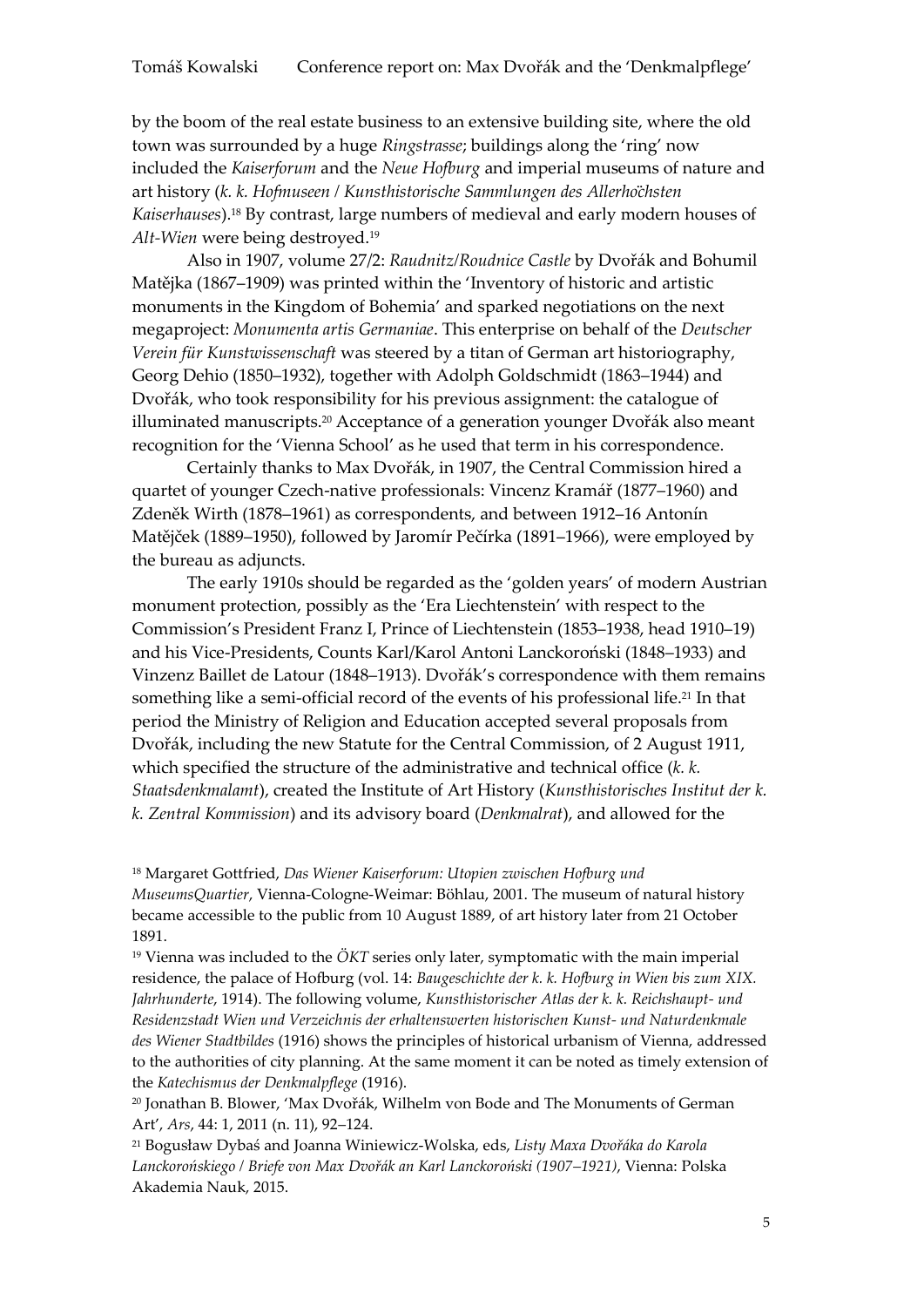hiring of paid conservators in the crown lands (*k. k. Landeskonservator*) and voluntary staff of the *Denkmalpflegers*. Following the audience of 13 March 1913, the Protector issued detailed internal regulation for the Central Commission, agreed with appointing the General Conservator for agenda of ethnography and folk art, Michael Haberlandt (1860–1940), and ordered officials to prepare monthly reports of their work. Despite Dvořák's intensive involvement in cases approaching politics, at the Salzburg meeting of the monument protection and *Heimatschutz*, September 1911, he stated that *'Ich bin ein Gast in der Denkmalpflege.*'

The assassination of Archduke Franz Ferdinand on 28 June 1914 radically changed the course of events, and resulted in the armed conflict between the rival coalitions of the Triple Alliance (Germany, Austria-Hungary, and Italy) and the Triple Entente (Great Britain, France, and Russia). The First World War brought with it unprecedented destruction and entirely new challenges for the professionals in art history and monument protection in the main war theatres – of the northwest (against France), in Galicia at the east (against Russia) and in the southwest, where the front opened after Italy entered the war  $(1915)$ .<sup>22</sup> This latter front, dividing the Austrian *Küstenland* and Italian *Veneto*, continued to be an area of intense fighting and destruction until the very end of the war. In September 1915, Dvořák travelled to German-occupied Belgium, where the authorities of the General Government developed a conservation project for several cathedrals including that of Brussels. With his appointment as Vice-President of the Central Commission, on 4 July 1917, Dvořák reached his highest rank in the branch. In December of the same year he was ordered to attend the festive consecration of the military church in Olmütz/Olomouc. There he surely met the author of the project, the renowned Slovakia-born architect Dušan Jurkovič (1868–1947), who was currently serving at the northern military headquarters in Cracow. In summer of 1918 Dvořák visited the southern frontline, three months before the final transfer of the *Küstenland* into Italian territory.

In the years of the Great War, Max Dvořák, in his role as a professor, was already fully engaged by the problem of the changing of art forms over time. His lectures, *Idealismus und Naturalismus in der Kunst der Neuzeit* (1915–16), *Über das Verhältnis der Kunst im 17. und 18. Jahrhundert zu den gleichzeitigen geistigen Strömungen* (1916–17), and *Idealismus und Naturalismus in der gotischen Skulptur und Malerei* (printed 1918), are essentially comprehensive overviews of the historical processes of art. In his daily work as a member of the special committee of the Court museums, Dvořák discussed the problems of correct restoration in art museums. In his time occurred numerous changes of the ownership to artworks, especially leaving from the church properties in the areas of Austria into the hands of international art dealers. In this relation he emphasized the role of local museums and their importance alongside the central. On the other hand, he occasionally served as a consultant to various private collectors.

Max Dvořák's public lectures of 1919 addressed, among other topics, Baroque Vienna, and testified to his nostalgia for the lost glory of the imperial

<sup>22</sup> Robert Born and Beate Störtkuhl, eds., *Apologeten der Vernichtung oder »Kunstschützer«? Kunsthistoriker der Mittelmächte im Ersten Weltkrieg*, Cologne-Weimar-Vienna: Böhlau, 2017 <https://www.vr-elibrary.de/doi/pdf/10.7788/9783412508340> Retrieved 25 October 2021.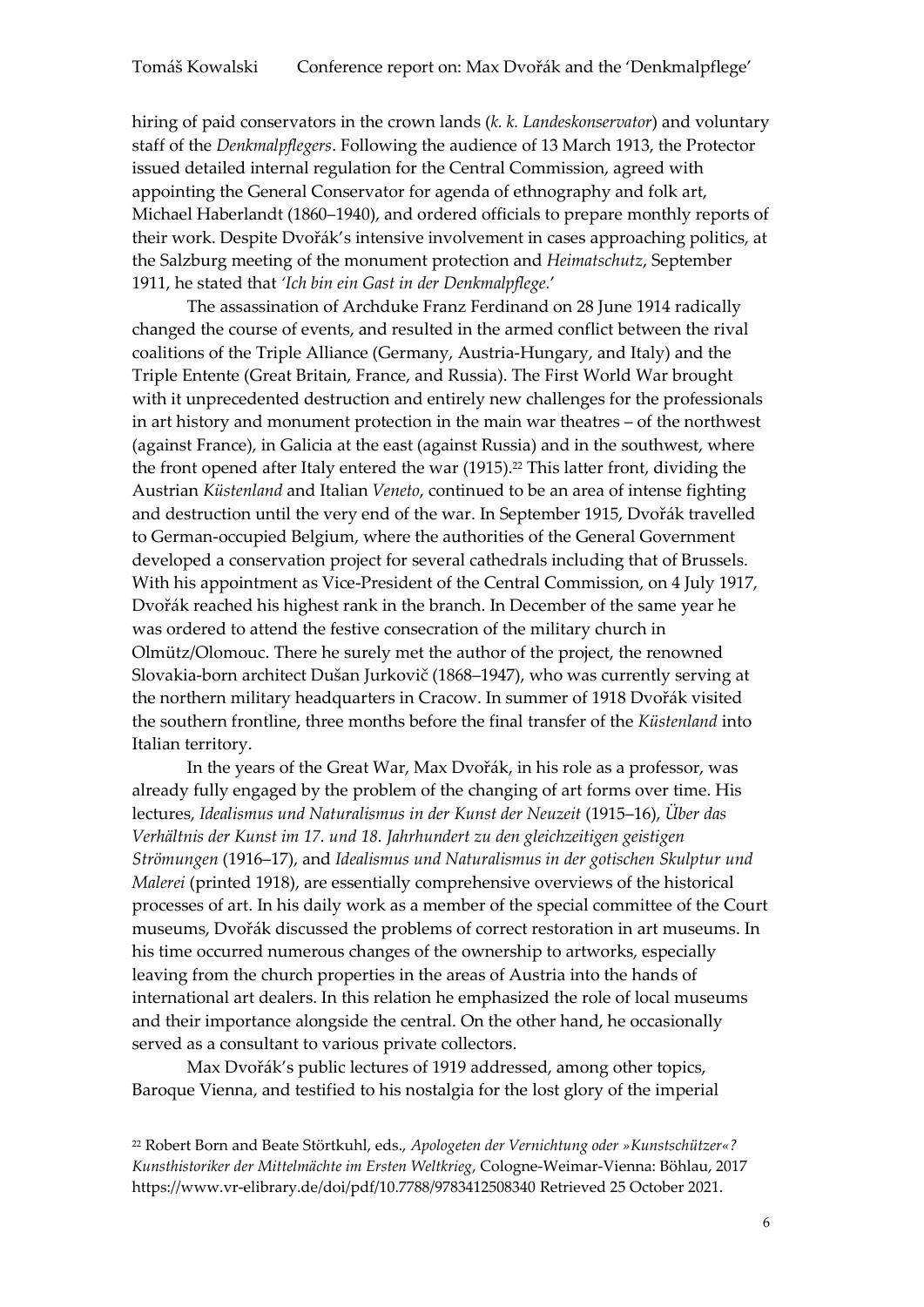metropolis. The *Missione Militare Italiana per l'Armistizio* occupied the areas of (former) Austria-Hungary and its provinces from 28 December 1918; it established its headquarters in Vienna and sent delegations to Cracow, Budapest, Ljubljana, Klagenfurt, Maribor and Graz.<sup>23</sup> On 12 February 1919, a troop of Italian soldiers accompanying a trio of experts confiscated artworks in the gallery of the Academia and seized recently nationalised court collections and the Viennese state library. 24 Dvořák still loved his hometown and refused several invitations to take up professorships outside of Austria; in December 1918 came an offer from Prague, now ruled by the Czech-national representatives, and subsequently he received an offer from the University of Cologne. His lectures of 1920 reached fame under the title (added later) *'Kunstgeschichte als Geistesgeschichte'*. <sup>25</sup> Here, Dvořák selected the great artists whose masterworks fully corresponded to the feeling and bleak prospect of the current time: apocalyptic visions of Albrecht Dürer and El Greco; landscapes with peasants, handicapped persons; grotesques and allegories testifying to the blindness of mankind, such as the famous painting by Pieter Brueghel the Elder. Nonetheless, Dvořák's paper on the latter master was also provoked by the sale of Brueghel's *Adoration of the Kings* (1564), oil on wood, which had been offered by its private holder in Vienna for the state collections, but was finally sold to the National Gallery in London.

After the declaration of the Republic of German-Austria (12 November 1918), the Central Commission was replaced by the *Deutschösterreichisches Staatsdenkmalamt*, but Dvořák's *Kunsthistorisches Institut* remained within the structure (Statute of 12 June 1920). Thanks to his continuing role in the branch, Dvořák took part in the professional congresses at Bregenz and Eisenach, both in 1920. At the latter meeting he discussed the problem of the preservation and alternative use of aristocratic residences, palaces and gardens, a question that had arisen in Austria after the state began confiscating Habsburg private estates in April 1919. <sup>26</sup> In spring and summer 1919, when a referendum in Vorarlberg resulted in a vote to join to the Swiss Confederation, Dvořák negotiated implementation of the

<sup>23</sup> Franz Christian Weber, 'Die italienische Militärdelegation in Graz nach dem Ersten Weltkrieg', *Blätter für Heimatkunde*, 78, 2004, esp. 91–95. Strictly different status had the Italian military mission to Czecho-Slovakia, based in Kroměříž (from 23 December 1918); its head officer, General Piccione, was appointed by the Ministry of National Defense in Prague as the commander-in-chief of the Czech-Slovak troops in Slovakia.

<sup>24</sup> Frodl-Kraft, *Gefährdetes Erbe* (n. 6), 23–24; Jonathan Blower, 'Max Dvořák and Austrian Denkmalpflege at War', *Journal of Art Historiography*, 1, December 2009

https://arthistoriography.files.wordpress.com/2011/02/media\_139127\_en.pdf Retrieved 25 October 2021.

<sup>25</sup> Max Dvořák, *Kunstgeschichte als Geistesgeschichte. Studien zur abendländischen Kunstentwicklung*, ed. Karl M. Swoboda and Johannes Wilde, Munich: Piper & Co., 1924. Cf. Lukas Madersbacher, 'Max Dvořák, Kunstgeschichte als Geistesgeschichte. Studien zur abendländischen Kunstentwicklung', in: Johann Konrad Eberlein, Paul von Naredi-Rainer and Götz Pochat, eds., *Hauptwerke der Kunstgeschichtsschreibung*, Stuttgart: Kröner, 2010, 122– 25.

<sup>26</sup> The Czecho-Slovak state ordered more radical changes: from April 1919 nationalised greater land ownership at all, entered the Land Reform, and following the Peace Treaties, in September 1921 issued the special 'Lex Habsburg' (no. 354/1921 Coll.).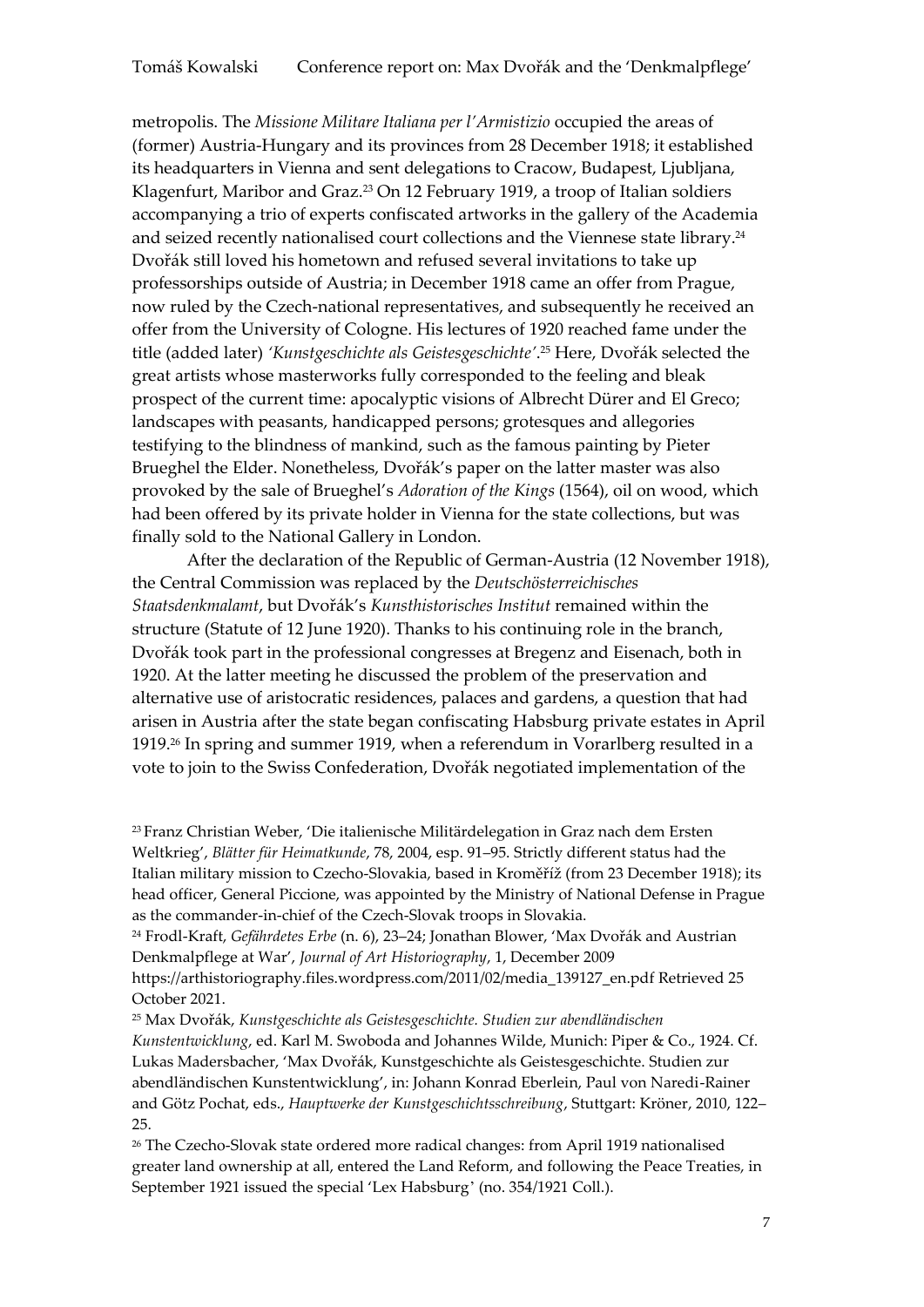*ÖKT* project in the westernmost province of Austria (this would be partially completed forty years later), <sup>27</sup> and consulted with the state government in Vaduz on the possible inclusion of the Principality of Liechtenstein into that series. Despite the field research and detailed work on the subject by Dvořák and his colleagues, the idea did not come to fruition, not because of political considerations but simply because of the shortages of the central budget in Vienna and lack of co-financing available from the principality and Franz Liechtenstein.

Shortly before the end of winter semester 1920/21, Max Dvořák collapsed during a lecture in Vienna. According to the intern, he should have immediately stopped working and relaxed. Only at the urging of his friends and colleagues, Dvořák decided to recuperate at the *Emmahof*, a countryside estate in the area of the community Schonau/Šenov, Moravia, owned by Count Karl Khuen-Belasy (1879– 1963) and used as his private residence. <sup>28</sup> Dvořák had already spent a couple of weeks there a year before, in February 1920. New sources discovered by Marek Krejčí showed that Count Khuen-Belasy and Dvořák arrived from Vienna again on 6 February 1921, after having received the permission to cross the state border, requested already on 25 January 1921. The last report on that stay was written by the student of art history Johannes/János Wilde (1891–1970), accompanying Dvořák to *Emmahof*: on 7 February 'the professor had a good time, was kind and sagacious with everyone'. The next morning, on 8 February, 'the butler entered to wake [Dvořák] up, but found him unconscious on the floor by the bed. The doctor arrived in a quarter of an hour; he tried everything, made every effort, but did not succeed.' <sup>29</sup> Dvořák was paralysed by the stroke and died on the same day at 5 pm, attended by Khuen-Belasy and Wilde.

On 10 February 1921, Max Dvořák was buried at the cemetery of Hrušovany/Grussbach. Because he had died outside the municipality, a permission to transfer the coffin was needed from the district board in Znaim/Znojmo as well as the concerned parishes. The funeral service was led by Josef Weingartner, professor of theology at the Vienna University and former conservator of Tyrol. Visitors from Vienna and Prague attended, but did not give official speeches. The Austrian *Staatsdenkmalamt*, an umbrella structure for Dvořák's *Kunsthistorisches Institut*, received letters of condolence from the regional conservators at Innsbruck, Salzburg, Linz and Klagenfurt, as well as from the officials of Bohemia's Germanlanguage section in Prague, and the Archaeological Museum and regional conservators for Dalmatia in Split.

Kowalski concluded by noting that it was certain that Max Dvořák's burial in Grussbach was always meant to be temporary (*'die provisorische Beisetzung der Leiche'*) – until the establishment of a permanent grave in Vienna. The problem with

<sup>28</sup> Rudolf Fukal, 'V Hrušovanech nad Jevišovkou je pochován učenec evropského jména' ['A scholar of the European fame is buried in Hrušovany nad Jevišovkou'], *Vlastivědný sborník moravský*, 13, 1958, 43.

<sup>29</sup> Csilla Markója, 'János (Johannes) Wilde and Max Dvořák, or Can we speak of a Budapest school of art history?', *Journal of Art Historiography*, 17, December 2017, 4. [https://arthistoriography.files.wordpress.com/2017/11/markoja.pdf.](https://arthistoriography.files.wordpress.com/2017/11/markoja.pdf) Retrieved 25 October 2021.

<sup>27</sup> Anneliese Schallmeiner, 'Inventarisierungsansätze 1918/1919 und einige Vorläufer in der österreichischen Denkmalpflege bis 1923', *ÖZKD*, 73: 1-2, 2019, 110.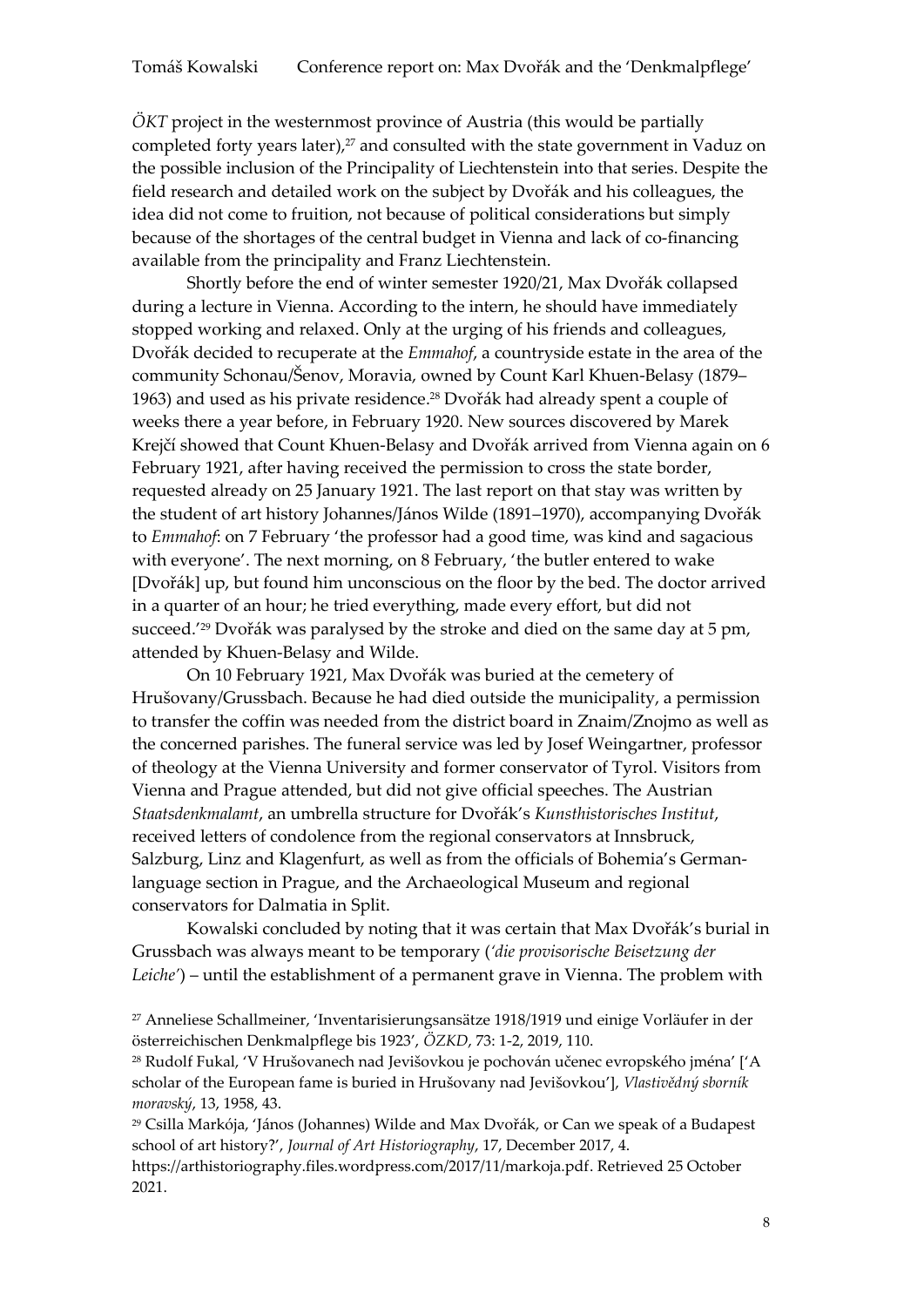that idea was the cost of construction and transport. But the re-burial in the Austrian capital required something else: the approval of the Czech authorities for the transport of the mortal remains abroad. As already mentioned, the administration in Prague had offered Dvořák a professorship, but without success. It is therefore hardly imaginable that the new leaders would 'release' the dead scholar, when they could no longer get him alive. For this reason, the 'cenotaph for Dvořák', promptly designed by Adolf Loos (1870–1933) for the Viennese *Zentralfriedhof*, <sup>30</sup> was to remain only a utopia.

In his paper, **Sandro Scarrocchia** (Milan) focused on the context and the sources of the connections between the monument protection, art and modern architecture, as they manifested themselves in Max Dvořák's thinking. In his paintings, Oskar Kokoschka (1886–1980) reprised the tradition of Mannerist art in its 'classical' forms of expression (Tintoretto, El Greco). The simplicity of the architecture of Adolf Loos, as opposed to contemporary eclectic and revivalism styles, suited the requirement for a neutral form necessary to replace damage to historic settlements. The speaker pointed out that the general ideas of Dvořák relating to monument protection, given in *Borromini als Restaurator*, in his introduction to the *ÖKT* series (1907), in the conservation remarks for Prague and Cracow Castles (1908) and Diocletian's Palace in Split, in his approach to mosaics conservation in Aquileia (1909), and finally in his *Alt-Wien* as well as *Promemoria über die Reorganisation der staatlichen Denkmalpflege in Österreich* (1910), would much later be incorporated in the Venice Charter (1964), the most influential guideline for the conservation and restoration of monuments and sites, though essentially based on Italian circumstances and environments.

The relation of Max Dvořák to Italy was examined by the following two scholars. **Vittorio Foramitti** (Udine) showed the detailed changes in the essence of conservation work in the *Österreichisches Küstenland* (northern part now in Friuli Venezia Giulia). The peacetime practices of *Denkmalpflege*, culminating in the basilicas of Grado and above all of Aquileia, its murals and particularly the early Christian mosaics (4th century; excavated 1909), or in the Adriatic Exhibition in Viennese Prater (May-October 1913), were replaced by the urgent *Kunstschutz* that recorded the damage caused during the series of battles of the Isonzo and Piave Rivers (1915–18). Foramitti's paper described the ways in which the war affected the various monuments including those of Görz/Gorizia, Spilimbergo, or Cividale del Friuli. Another major monument whose destruction disturbed Dvořák was that of the Castle of Duino on the Gulf of Trieste.<sup>31</sup> Overseen by Paul Clemen (1866–1947), German-speaking scholars published a comprehensive two-volume analysis entitled

[https://www.academia.edu/43026034/The\\_Central\\_Commission\\_in\\_North\\_Eastern\\_Italy\\_Pr](https://www.academia.edu/43026034/The_Central_Commission_in_North_Eastern_Italy_Protagonists_and_Restorations_in_Friuli_and_K%C3%BCstenland_1853_1918) otagonists and Restorations in Friuli and K%C3%BCstenland 1853\_1918. Retrieved 25 October 2021.

<sup>30</sup> Eva Frodl-Kraft, 'Das Grabmal Max Dvořáks', *ÖZKD*, 28: 3, 1974, 144.

<sup>31</sup> Cf. Vittorio Foramitti, 'The Central Commission in North-Eastern Italy: Protagonists and Restorations in Friuli and Küstenland, 1853–1918', *Monumentorum tutela – Ochrana pamiatok*, 30, 2020, 159–175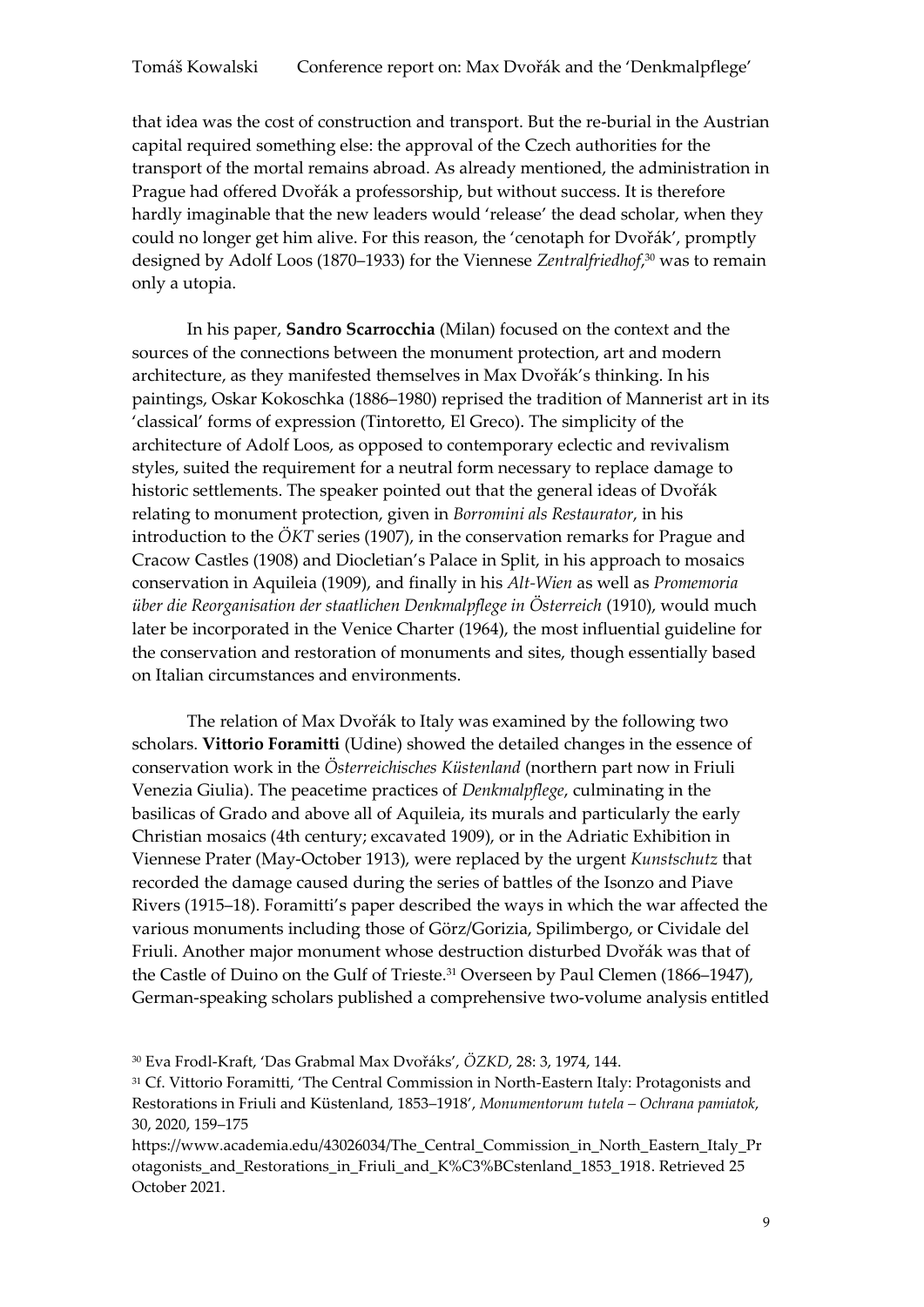*Kunstschutz im Kriege. Berichte über den Zustand der Kunstdenkmäler auf den verschiedenen Kriegsschauplätzen*. The latter volume of this work introduced by Dvořák was devoted to Italy and the eastern front.

**Calogero Bellanca** (Rome) paid detailed attention to Dvořák's intensive rapport with the Eternal City, developed during his years of assistantship in the early months of 1900, and in the spring of 1901, 1902 and 1904. In addition to his research on late-Roman murals, which determined the forms of Byzantine art, his next stay (September 1907) resulted in the famous essay *Borromini als Restaurator* and the art-historical evaluation of Palazzo Venezia. Official relations continued later in the 10th International Congress of Art History (October 1910) and with architects, art historians and conservators such as Camillo Boito (1836–1914), Corrado Ricci (1858–1934), and Federico Hermanin (1868–1953).

**Franko Ćorić** (Zagreb), a specialist in the art and monument historiography in Croatia, researched Dvořák's official service for the Central Commission in matters concerning the Austrian province of Dalmatia, above all the Diocletian Palace with the Cathedral in Spalato/Split (from May 1905). <sup>32</sup> In the latter monument arose the problem of the monumental wooden doors, made by the *pictor de Spaleto*, Andrea Buvina (ca. 1214). Thanks to Dvořák, Anton Švimberský (1863–1945), professor of the Vocational School of Wood Processing in Chrudim, was appointed for its conservation. <sup>33</sup> In addition to official investigations in the area, the First Viennese University trip between 22 March and 1 April 1910 chose the northern and eastern Adriatic as its destination. A total of 300 participants travelled through the Austrian Littoral (Aquileia, Grado) and Istria (Parenzo/Poreč, Pola/Pula) to Dalmatia's Trau/Trogir, Spalato, Ragusa/Dubrovnik, Cattaro/Kotor, visiting the islands of Lissa/Vis and Lacroma/Lokrum, and finally sites in the interior of Bosnia-Herzegovina (Mostar). The visitors surveyed several different scholarly fields, including art history; here, their expert guides were Max Dvořák and Josef Strzygowski.

**Waldemar Deluga** (Ostrava) drew attention to the northeast of the former empire, namely to its crown land of Galicia (*Galizien*), which is now divided between Poland (western part) and Ukraine (eastern part), and to next of Bukovina, located now in both Ukraine and Romania. As his research demonstrates, in July 1906 Dvořák provided expert services for Orthodox Christian churches with fully frescoed facades in Bukovina (the main example in Suceava),<sup>34</sup> and at the same time,

<sup>32</sup> Cf. Franko Ćorić, 'Continuities and Discontinuities of the Policies of the Central Commission in Croatia', *Monumentorum tutela – Ochrana pamiatok*, 30, 2020, 177–188. <sup>33</sup> For recent conservation-restoration project cf. Žana Matulić Bilač, 'A Historical Continuity: Research into and Conservation of the Medieval Doors of Split Cathedral', 2019 https://www.iiconservation.org/content/historical-continuity-research-and-conservationmedieval-doors-split-cathedral Retrieved 25 October 2021.

<sup>34</sup> Waldemar Deluga, 'Protection of Eastern Christian Monuments in Bukovina at the End of the 19th and the Beginning of the 20th Century', *Monumentorum tutela – Ochrana pamiatok*, 30, 2020, 51–59.

[https://www.academia.edu/43044884/Protection\\_of\\_Eastern\\_Christian\\_Monuments\\_in\\_Buko](https://www.academia.edu/43044884/Protection_of_Eastern_Christian_Monuments_in_Bukovina_at_the_End_of_the_19th_and_the_Beginning_of_the_20th_Century_Monumentorum_Tutela_vol_30_Bratislava_2020_pp_51_59)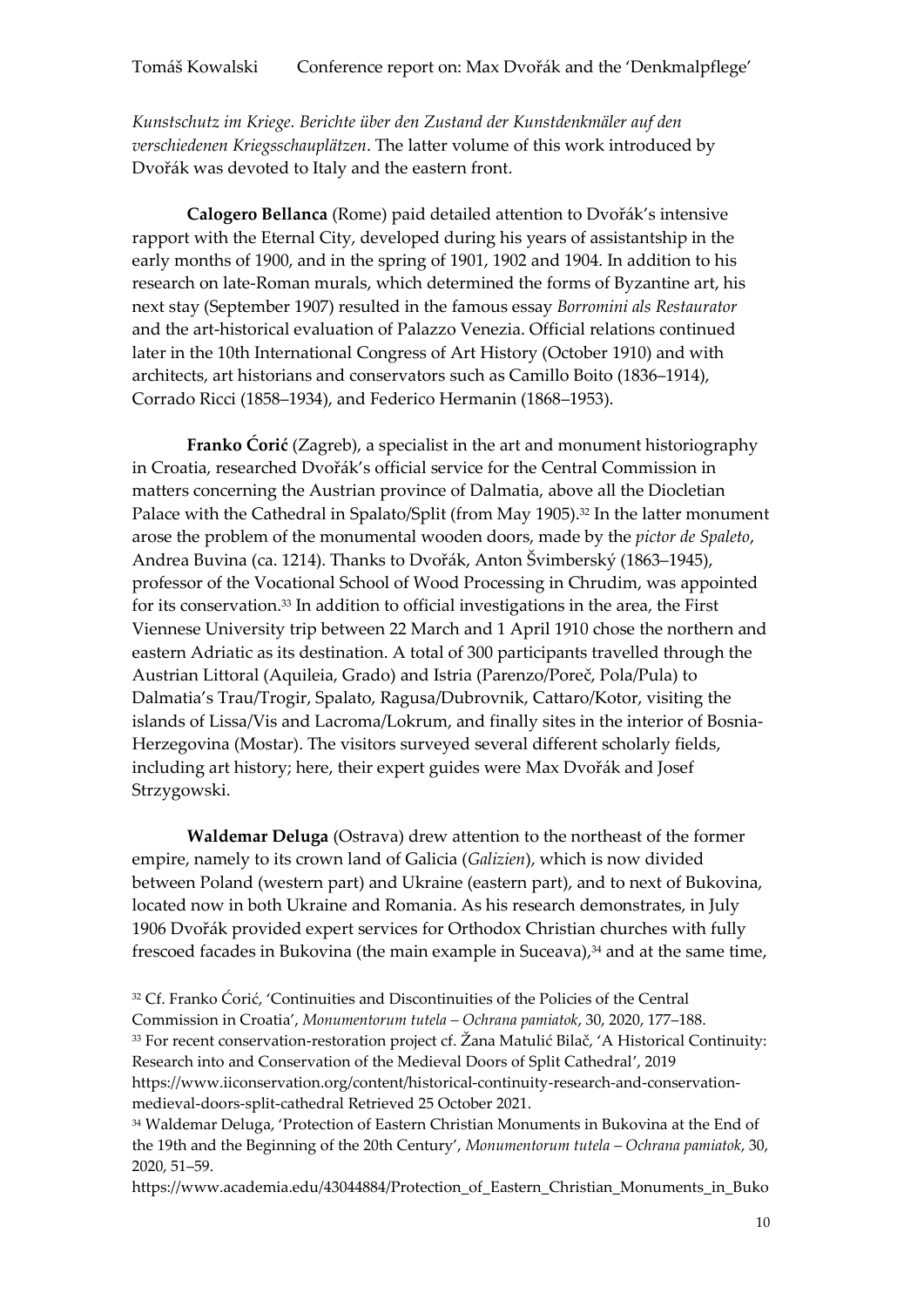advised on the conservation of the major churches in the East-Galician capital of Lemberg/Lviv: the 'Latin Basilica' of the Assumption, the churches of the Jesuits and Dominicans, St. George's Cathedral, the Church of the Assumption (formerly 'the Wallachian Church'), and the Armenian Cathedral. In the case of the latter church, the local authorities did not follow the regulations of the Central Commission and Max Dvořák.

In Cracow, discussed by the domestic senior expert, **Andrzej Siwek** (whose paper was presented by PhD-candidate Marek Świdrak), Dvořák was active in the conservation of the main palace at the Wawel Castle, which was abandoned by Austrian troops in 1905 and dedicated to the Polish people.

Austrian monument protection in relation to Galicia was confronted with the problems of churches (Catholic) and tserkvas (Orthodox) built of wood, a material common to the north and south of the Carpathians,<sup>35</sup> but often demolished by local communities who sought to replace wooden churches with brick structures. In 1913 Dvořák saw the basis of protection in a detailed topography and inventory.

Galicia in general remained opposed to Viennese oversight. The local politicians submitted their own proposals to the Imperial House of Lords for the law on monument protection, with ideas of strict decentralisation of the branch and right of appointing the responsible staff directly by the regional authorities (*k. k. Statthalterei / Landesregierung*). Finally, the conservators and correspondents serving for the Central Commission in both parts of Galicia formed the 'autonomous' professional associations: *Grono c. k. Konserwatorów i Korespondentów Galicyi Zachodniej* (Cracow, est. 24–25 May 1888), and *Koło c. k. Konserwatorów i Korespondentów [c. k. Konserwatorów Starożytnych Pomników] Galicyi Wschodniej* (Lviv, est. 21–23 November 1889).

**Andreas Lehne** (Vienna), emeritus of the Bundesdenkmalamt of Austria, researched the numerous articles in Viennese dailies of the 1900s and 1910s with a focus on the reconstruction of the imperial metropolis and the demolition of its ancient houses. He described Max Dvořák's campaign against development projects in the immediate vicinity of the Karlskirche, which was successful until the construction of a house for the Vienna Museum in the late 1950s. **Marek Krejčí**  (Prague), known for his earlier publication of the correspondence between Dvořák and Vincenc Kramář,<sup>36</sup> now turned his attention back to the years of the First World War, to the cases of conservation in German-occupied Belgium, and similarly to the southwest frontline in Küstenland within specially the established *Kunstschutzgruppe*. The speaker illustrated history in both areas with examples of political propaganda, and numerous images of the devastation of their cultural heritage. The confiscation of dozens of artworks from the *Kunsthistorisches* 

**.** 

vina at the End of the 19th and the Beginning of the 20th Century Monumentorum T utela\_vol\_30\_Bratislava\_2020\_pp\_51\_59. Retrieved 25 October 2021.

<sup>35</sup> For the general outline in English see David Buxton, *The wooden churches of Eastern Europe: An introductory survey*, Cambridge-New York-Melbourne: Cambridge University Press, 1981 (also reissue ed., 2008).

<sup>36</sup> Marek Krejčí, ed., 'Dopisy Maxe Dvořáka Vincenci Kramářovi' ['Letters from Max Dvořák to Vincenc Kramář'], *Umění/Art*, 52: 4, 2004, 353–369.